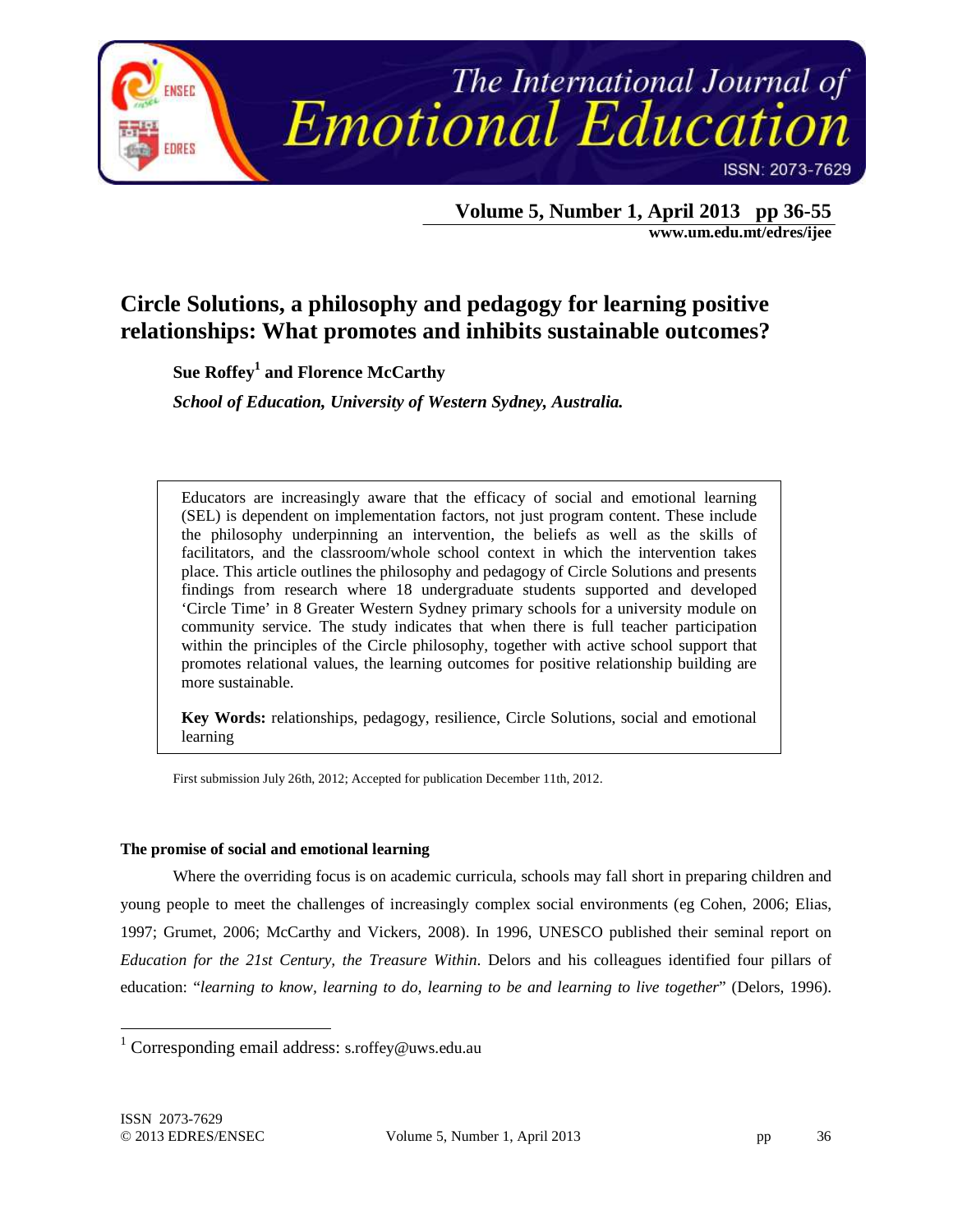These last two pillars are the foundation for social and emotional learning - enabling young students to develop into citizens capable of negotiating the complex terrain of life in the 21st century, make good decisions, be resilient, establish and maintain fulfilling relationships and be responsible members of their communities.

 There is evidence that, with provisos, social and emotional learning can raise academic attainment, improve mental health, and reduce behavioural concerns in children and young people (Salovey and Sluyter, 2002). Actively promoting the knowledge and skills underpinning positive relationships can reduce bullying (Roland and Galloway, 2002; Cross et al, 2003), improve academic outcomes (Zins et al, 2004), mental health and wellbeing (Wells et al, 2003), pro-social behaviour (Roffey, 2011), resilience and coping skills (Noble et al, 2008). A meta-analysis from the Collaborative for Academic, Social and Emotional Learning (CASEL) of 213 school-based, universal, SEL programs involving 270,034 students from kindergarten to high school age found significantly improved social and emotional skills, attitudes, behavior, and academic performance compared to controls (Durlak et al, 2011). They also found, however, that implementation factors impacted on outcomes. This mirrors earlier findings from Durlak and Dupre (2008). This research provides a strong rationale for pre-service teachers to understand what SEL means for their future practice and ways to implement this in their classroom.

#### **A critique of social and emotional learning**

Despite the increasing adoption of social and emotional learning programs in the UK, US and Australia, there has been a concern expressed about the dangers of 'therapeutic education'. The most notable detractors in this debate are Eccleston (2007) and Craig (2007). Eccleston's main concern can be summarised as promoting a 'victim' mentality, where individual students are seen as vulnerable with a 'diminished self'. She says that to address this deficit, they are given compulsory 'therapeutic' opportunities, often by unskilled teachers, who may make things worse rather than better. She questions the value of what she sees as wholesale therapeutic intervention. Although these criticisms have some validity, Eccleston goes further in dismissing the critical importance of emotions and relationships within the learning process, thereby putting aside a raft of evidence to the contrary (eg Horsch et al, 2002; Hattie, 2009).

Craig (2007) questions the evidence base of the SEAL program (Social and Emotional Aspects of Learning) and cites Twenge (2006) who shows that since the 1960s young people in America have increased their level of self-esteem, but that narcissism, blame and feelings of powerlessness have also risen. Craig expresses concern that the social and emotional aspects of life for many students are highly complex and that it is not appropriate for their coping skills to be evaluated in the same way as other aspects of the curriculum. Craig fears this may be used to control students rather than enable them to develop insight and make informed choices. There would appear to be an underlying unease with both commentators that an individual focus on social and emotional learning may undermine the importance of community. The author concurs with these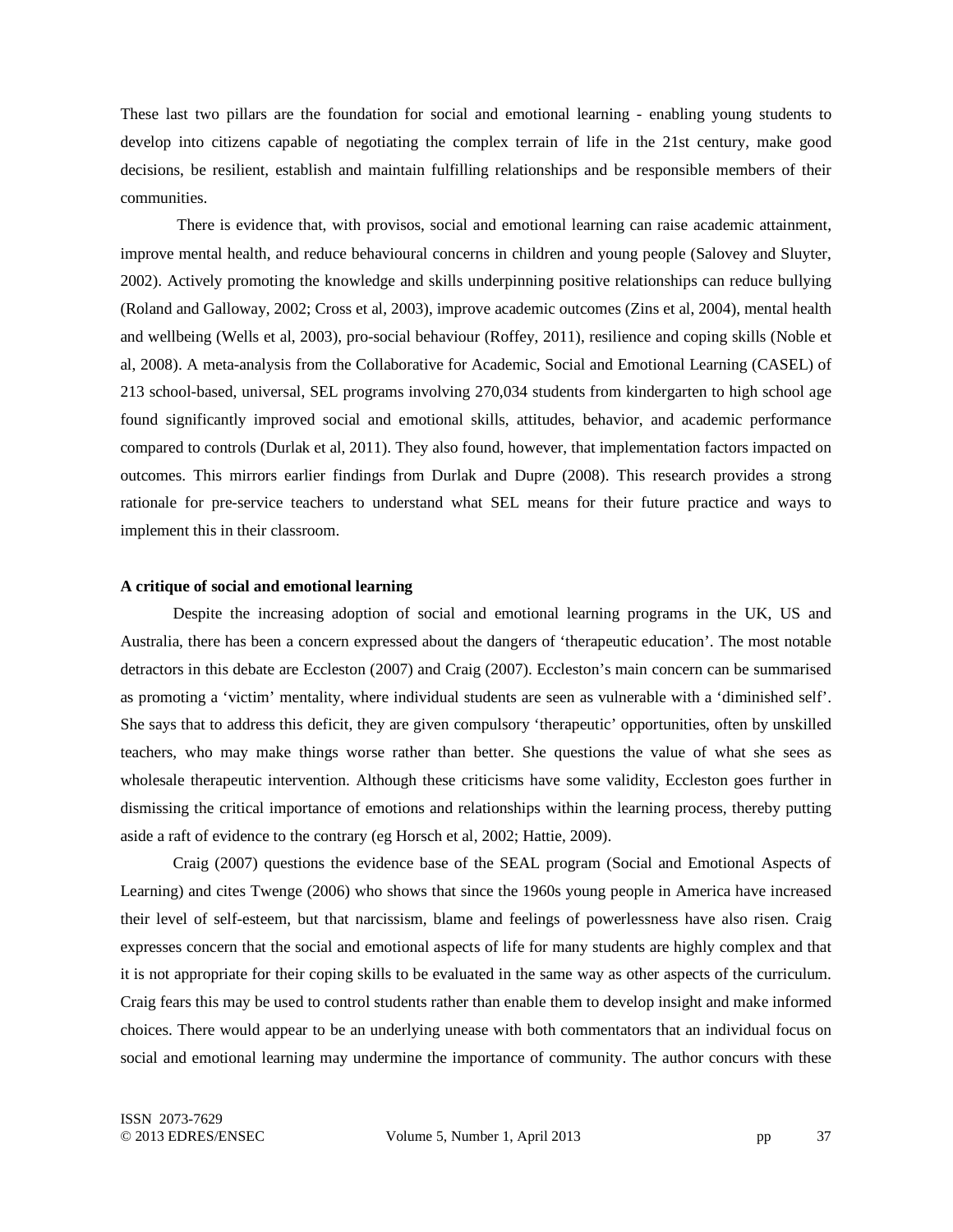criticisms but consider that it does not make sense to jettison this valid and valuable area of teaching and learning. Her response is to address concerns by developing the implementation factors promoted by the Circle Solutions approach.

#### **The process and context of social and emotional learning**

The implementation factors identified by Durlak and his colleagues in effective SEL are summarised in the acronym SAFE - sequenced, active, focused and explicit (Durlak et al, 2011). This, however, refers to curriculum issues and program quality rather than specific features of delivery and context. Other studies look further at what needs to be taken into consideration in developing social and emotional competence (Bird  $\&$ Sultmann, 2010; Zins & Elias, 2007), including addressing beliefs of teachers about their role. There is increasing evidence that short-term, 'add-on' interventions have short-term outcomes (Elias et al, 2006), and that social and emotional learning needs to be embedded in the life of the school community (Payton et al 2000; Slee et al, 2009). There is also acknowledgement that whole-school and whole-class preventative interventions are more valuable than reactive and individual ones (Stirtzinger et al, 2001). A meta-analysis by Greenberg et al (2003) suggests that initiatives need to be systemic, so that an emotionally literate environment sustains the development and maintenance of essential individual skills and positive relationships. Harnessing the power of the group to support and influence individual social and emotional learning and encourage pro-social behaviour would appear to be a feature of such an effective intervention. Connectedness is increasingly acknowledged as a factor for resilience and wellbeing, and when inclusive belonging is promoted, this can inhibit negative behaviours such as bullying (Osterman, 2000, Wilson, 2004). Breaking down barriers between individuals and finding what they share promotes understanding, empathy and pro-social behaviour.

## **Circles**

The Circle Solutions framework adopted here has been developed to address some of the problems that have been identified by research. It promotes a pedagogy for social and emotional learning built on an evidence-based philosophy for healthy relationships (Roffey, 2012a) and put into practice through a specific set of principles. Although in this study the more traditional term 'Circle Time' (eg Mosley, 1996) is used, the intervention incorporates the features described below.

The theoretical underpinnings of Circle Solutions are based in social constructionism, positive psychology and ecological systems theory. Frederickson (1991 pointed out that 'social skills training' in small groups out of context did not have a sustainable impact, as other children reinforced prior behaviours. Circles aim to develop skills and to change perspectives by changing classroom discourse. This means that the learning is universal, context based, and promotes pupil agency in defining and constructing 'solutions' rather than addressing deficits and problems. This promotes an understanding of how we need to behave towards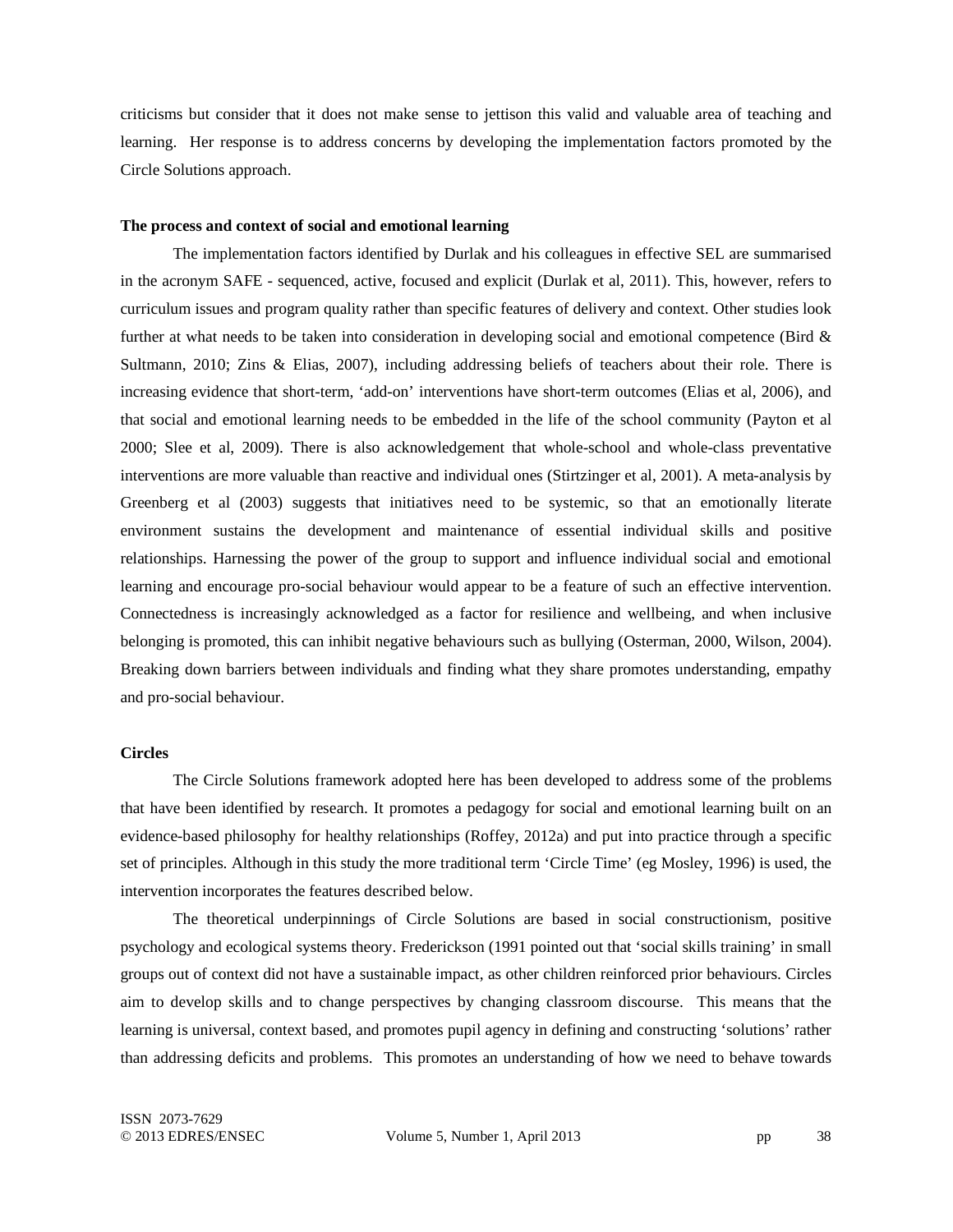each other for the common good. It is not the purpose of this article to explore these theoretical underpinnings in depth but to give an indication of the factors associated with positive and sustainable outcomes.

# **The Circle philosophy and principles**

The principles and their forms of representation can be summarised as:

- *Equality and Democracy*: Everyone, including the facilitator, sits in a Circle and each person is offered a turn to speak and participate. No one person may dominate - including the facilitator. Many activities are structured to enable students to discover what they have in common - their shared humanity. This is essential if social skills are not to be primarily self-serving. Pupils interact with a wide variety of classmates, including those they do not know well.
- *Safety:* No-one has to speak if they choose not to. The third person is used in some activities to reduce opportunities for personal disclosure that may be inappropriate in a group forum. Issues may be discussed, but not incidents. Activities are collaborative, not individually competitive.
- *Respect:* When one person is speaking, everyone else listens. There are no put-downs either in words, expressions or gestures. No naming or blaming also promotes safety.
- *Inclusion and choice*: It is the right of each participant to be included in the Circle. Participants are expected to abide by the principles, but the emphasis is on pupil choice rather than adult control. Should someone be asked to leave the Circle they are invited to re-join as soon as they are willing to abide by the guidelines. Activities usually take place within small cooperative groups and are rarely dependent on a high level of academic skills. Although children with English as a second language and those with special educational needs tend to take longer than others to participate, the framework promotes their eventual inclusion. "*We had this girl (with learning difficulties) and it is obvious she's not tuned in … but she'd contribute to Circle Time and all the kids accepted her" (teacher).*
- *Positivity:* Participants are focused on the identification and development of strengths and solutions both for themselves and their class. This brings the class together in defining shared goals. An additional aim is to promote positive feelings, including shared laughter.
- *Agency:* Pupils are not told what to think or do but given structured opportunities to discuss and address important issues with others. This makes it more likely they will take group responsibility for abiding by decisions.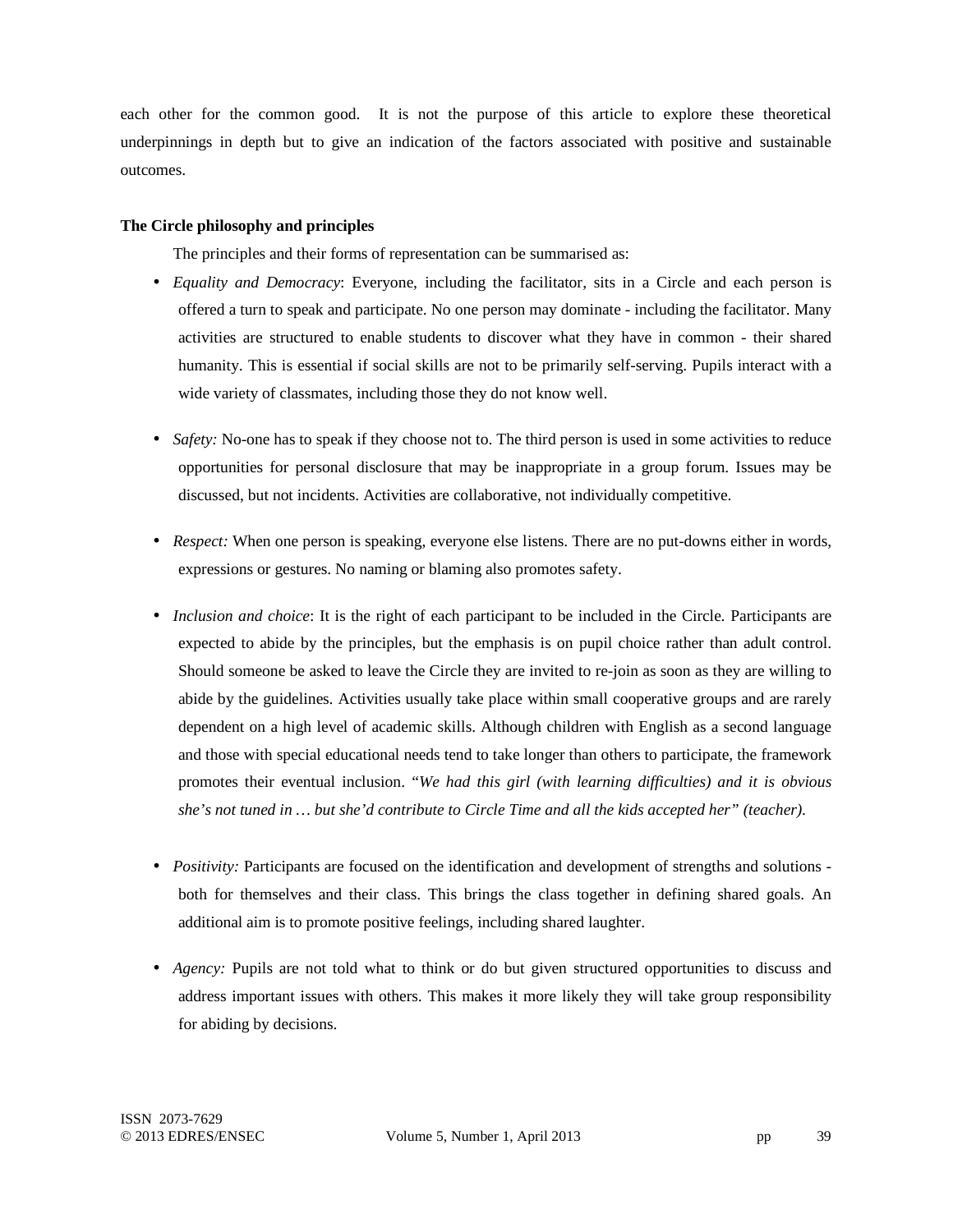The facilitator of the Circle is a full participant in all activities and models expected behaviour. Although in charge of proceedings the facilitator avoids controlling pupils.

#### **The Circle pedagogy**

Circle sessions for social and emotional learning are most effective when they are seen as an integral part of class development. Sessions take about 15-20 minutes for younger children and 30-40 minutes for older students. Participants sit in a circle, preferably on chairs. This enables everyone to see and hear each other and helps participants move around easily. At the beginning of each Circle there is a reminder of the following brief guidelines: When it is your turn to speak everyone will listen to you - so you need to listen to others; there are no put-downs; you do not have to say anything - you may "pass". During each Circle session participants are mixed up so they sit with those outside their usual social groupings. This is critical to promoting shared understanding and inclusion.

#### *The Framework*

The framework is flexible and activities need to be age appropriate. There are many resources now available for Circle activities. A typical Circle session may be structured to begin with an introductory activity, then a sentence completion or silent statement which enables pupils to understand that many share similar experiences but does not single out individuals. Mixing up happens at least once during a session and this is especially important for pair shares or small group work so everyone works with everyone else. Whole group games are popular, especially those that are energetic or creative. The Circle ends with a calming activity such as a relaxation exercise, reflection or visualisation. This supports a range of emotional regulation strategies.

#### *The role of the facilitator*

The facilitator of the Circle is a full participant who sits in the Circle with the students and introduces activities by demonstrating what is expected. They orchestrate the process and provide feedback on the links between the games and the learning that is taking place. They encourage reflection on what is happening and how this applies to everyday situations in school. It is critical that teachers are full participants in Circle sessions in order to embed the learning in everyday classroom interactions.

#### **What do we know about the effectiveness of Circles?**

The most significant study, carried out for the National Foundation for Educational Research in the UK (Taylor, 2003), investigated the aims, uses and perceptions of effectiveness of Circle Time via 57 interviews and 14 case study schools. This research found that enjoyable and effective Circles need thoughtful preparation so the teacher can tune into the needs and concerns of students, both individually and as a group.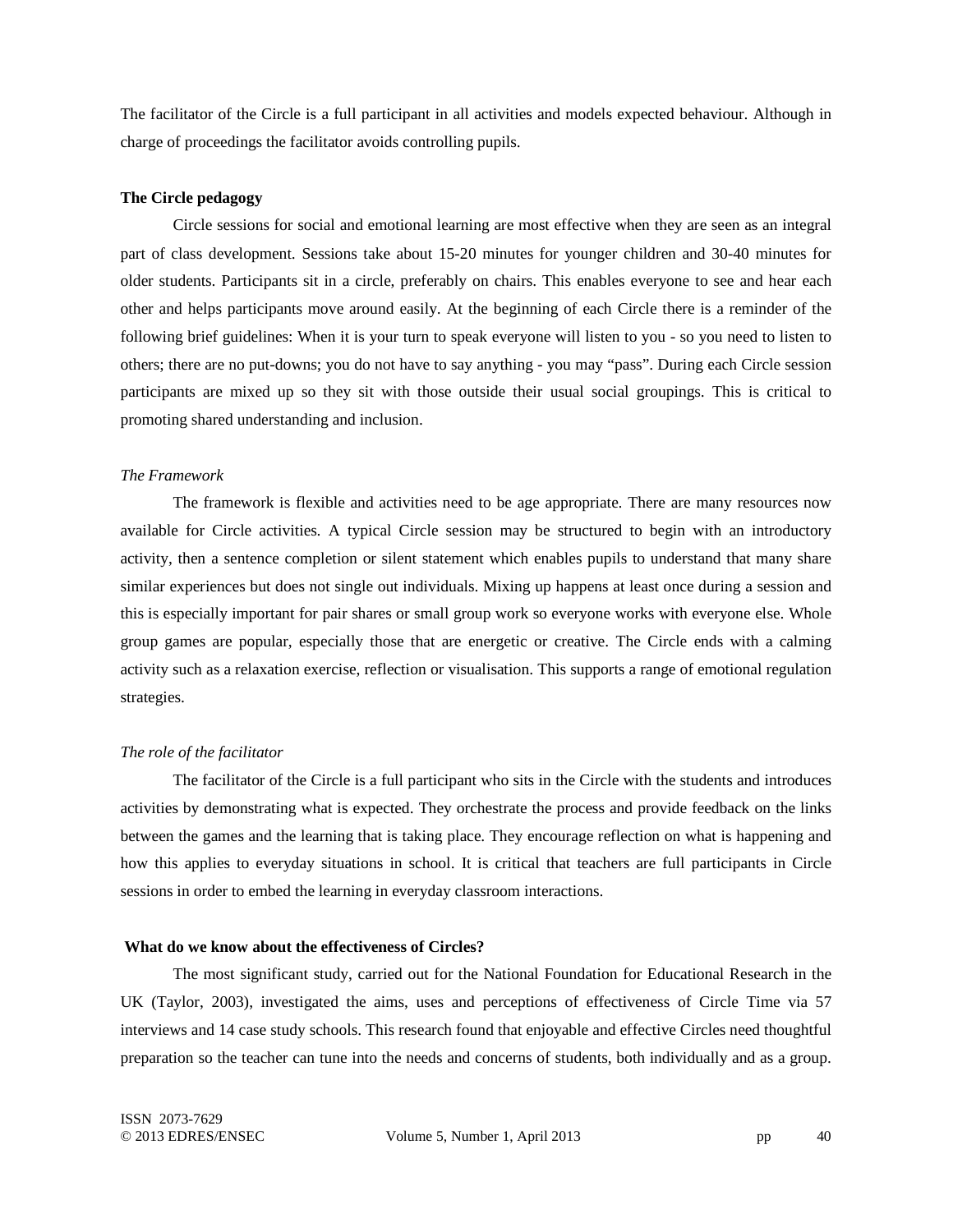The skills of the teacher as an 'enabler of communication and interaction' are crucial. The process fails where teachers intervene to control and dominate. Teachers need training, especially experiential training, in which they learn to understand what it means to be a participant. How teachers respond to excessively shy or dominant students gives messages to the whole group and a consistent approach to participation and inclusion is important. Self-esteem can be damaged for some individuals when attention is focused on them. Pairing students to support participation can be helpful. Students need to relate to and build upon each other's contributions so that both individual and group learning is enhanced. *"*The sense of belonging to and trust in the group are essential to the underlying ethos of the Circle Time experience*"* (Taylor, 2003, p145). This means that sensitive issues need careful introduction and rules of anonymity, co-operation and non-disclosure beyond the group are constantly reinforced.

In groups larger than 20, circles within the circle are advised so everyone gets an opportunity to participate. Teachers find insight gained during Circles is helpful at other times in the school day. They derive satisfaction from children's enjoyment and find an opportunity for positive shared interactions with colleagues. Taylor (2003) also found that being open with parents about personal and social curricula is helpful.

Although Miller and Moran (2006) say that the Circle Time methodology, focusing on the creation of a climate in which individuals are respected and valued, is more likely to help children to develop a sense of self-worth Circles may not be not always implemented effectively. This happens when teachers do not believe social and emotional learning is part of their role or lack confidence in addressing issues; when Circles are used as a problem-solving tool for specific school based incidents; or when there has been insufficient training on the principles on which Circles are based. The involvement of the whole school also makes a significant difference. The following study expands on this anecdotal evidence

## **Methodology**

#### *The research context for the study*

Circle Time was one cohort in the multi-strand Learning through Community Service (LCS), an undergraduate service-learning unit offered at the University of Western Sydney, Australia. The purpose of LCS is to provide students with an opportunity to reflect and apply what they are learning through service in the wider community. Students participate in the activities of their chosen agency, school, or organization for at least 100 hours during one semester. Through assessments and teamwork, service-learning enables students to gain insight into the application of their knowledge in meeting the needs of community groups such as schools. A week's intensive orientation is followed by on-line via web-based discussions, email, and two face-to-face meetings during the semester. Assessment is via three written assignments and a combined final portfolio. This includes a final reflection assessing the experiences students have had. This study is based on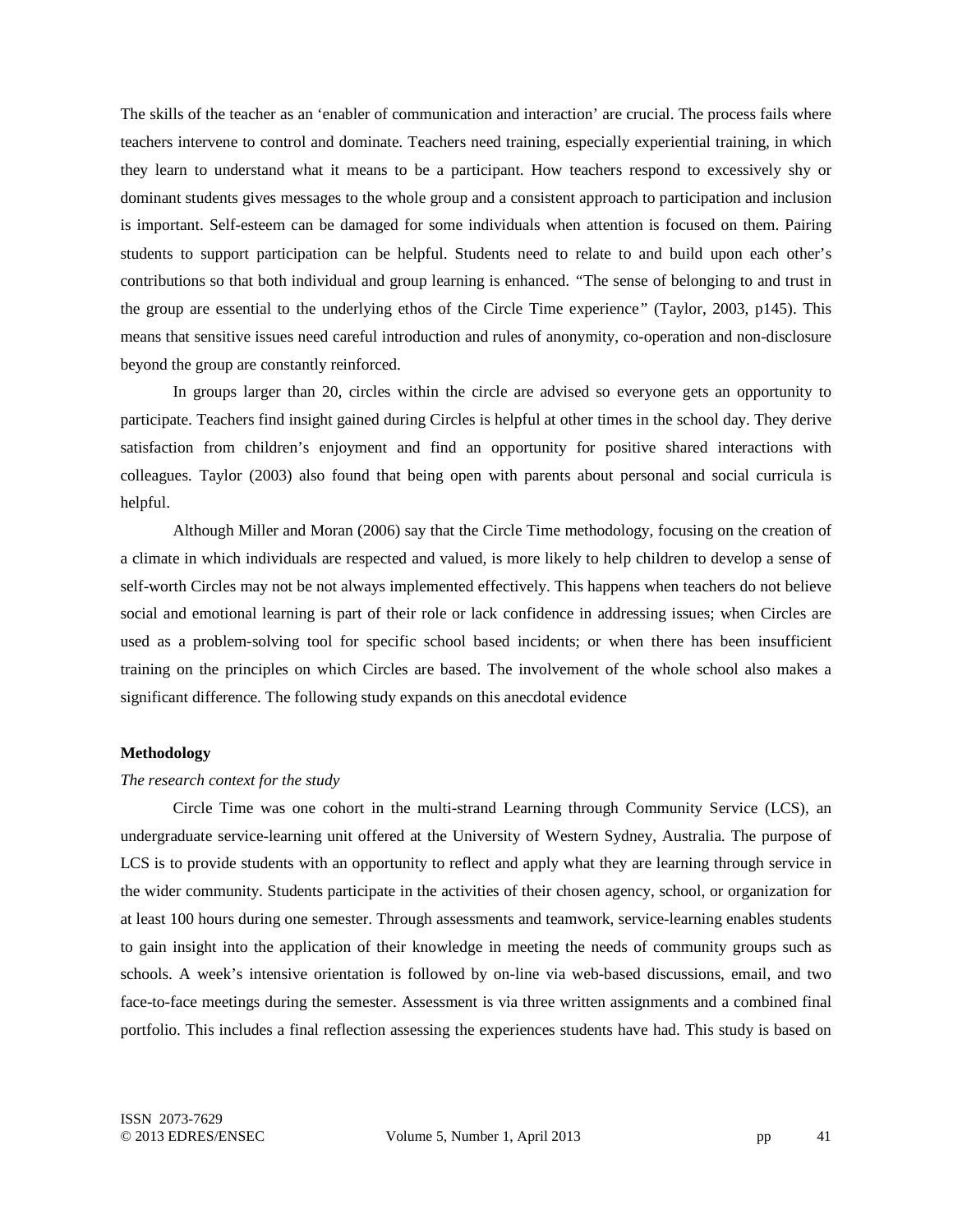an independent analysis of these portfolios, originally written for the Department of Education and Training, New South Wales (McCarthy, 2009).

Eighteen undergraduate students enrolled in the Circle Time cohort of LCS. They were given training as Circle facilitators and then assigned in teams to work with local primary schools in implementing Circles in selected classrooms. Few of these 18 students had any prior experience working with children or in schools although about half were considering teaching as a profession. Two facilitators were male, 16 were female and several were of non-English-speaking backgrounds. Eight schools, including one private school, agreed to participate. These schools are located in Greater Western Sydney, New South Wales, Australia, in areas of social disadvantage. Schools varied in size from 200-300 students to 1000 students. Facilitators, as the university students were known, were sent in pairs to seven schools, with one team of 4 going to the largest school. The facilitators' activities and involvement in planning and implementing Circles varied by school and the suggestions of staff. In most schools, facilitators were at the school for at least two, if not three, days a week. They ran Circle sessions at least one day a week totalling between 18-25 Circle sessions each over a three-month period. Some facilitators were given their own classroom to work with one teacher; others worked in pairs and had sessions with three or four different classrooms. Initially they were encouraged to observe classes and do a needs analysis before leading their own sessions. This gave pupils and teachers a chance to become familiar with the presence of the facilitators and also provided facilitators with exposure to the children and classroom activities.

Participating schools had different degrees of experience with Circles. One very large school had all staff trained; another had all junior staff trained. In the other schools at least two teachers had received some prior training. Part of the intent of placing UWS facilitators in these schools was to assist in the further implementation of Circles.

The aims of the study were to explore the lived experiences of the facilitators within the framework of their learning service work in schools. For the purposes of this paper, this included their understanding of the role of social and emotional learning within an educational environment and the factors that contributed to or inhibited the success of the Circle work and its impact on individuals, whole classroom climate and the facilitators themselves.

#### *Data collection and analysis*

Data for this research came from a qualitative analysis of the facilitator's portfolios submitted as part of requirements in LCS. No attempt was made to interview teachers or pupils directly as ethics permission did not include this. However, statements and written comments from teachers and young students that were included by the facilitators in their portfolios were included after ensuring they were anonymous.

The methodological approach in analysing the portfolios was constructivist (Lincoln and Guba, 1985), seeking to learn from the Circle facilitators the meanings they attributed to their experiences and their reflections on the nature and value of Circles as a way of implementing social and emotional learning. The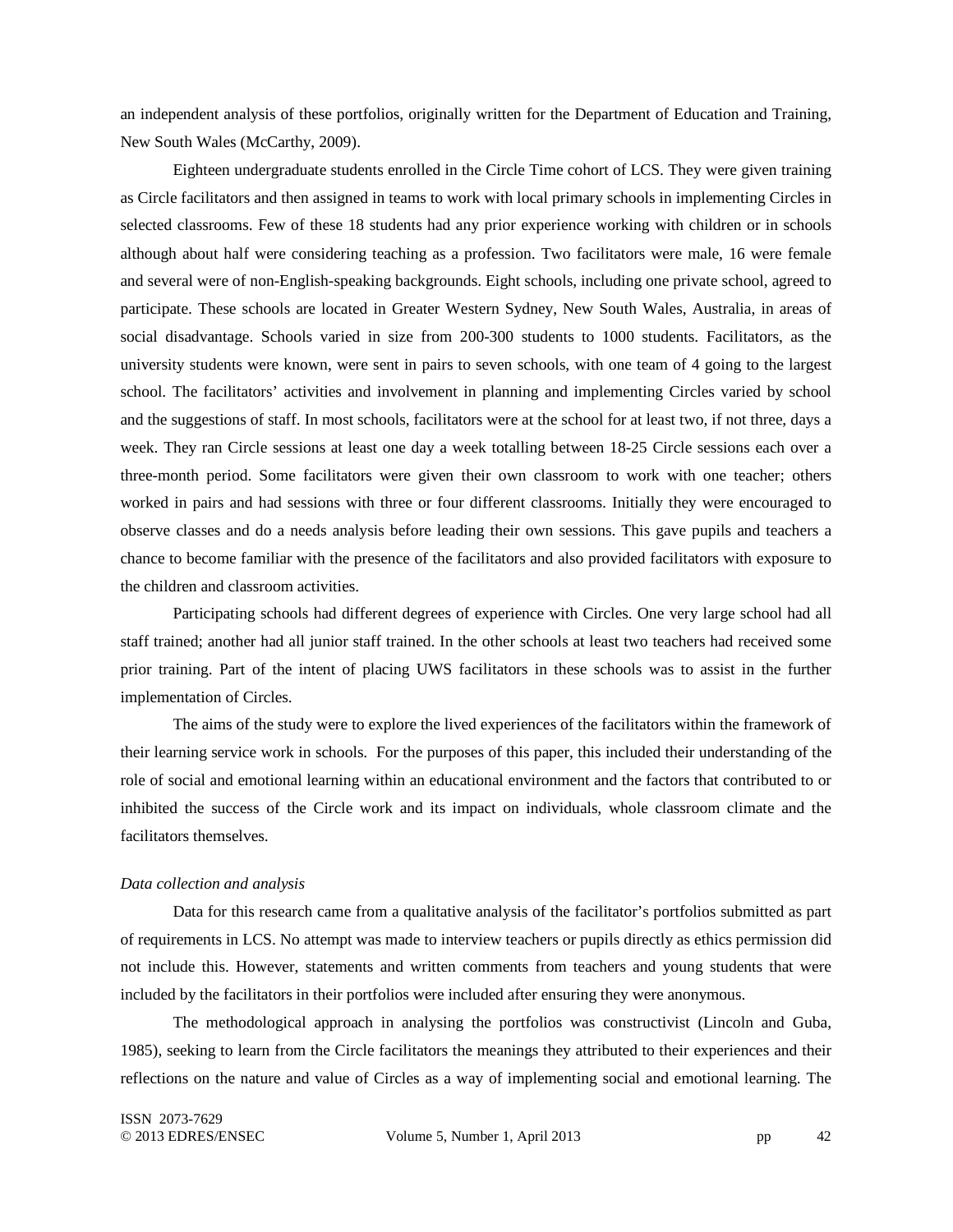portfolios included examples of the activities they did with pupils, photos, informal written comments from teachers or students about Circles as well as facilitator's written reports. Expectations for the overall structure of the portfolios were given, but how the facilitators chose to illustrate their experiences varied a great deal.

Each facilitator portfolio was read numerous times by each researcher. The purpose was to ascertain main themes that emerged from the written reports of the facilitators. In the initial analysis of each portfolio, the two researchers noted a possible theme on the side of the portfolio page as it emerged. These initial themes then were discussed by the researchers to ascertain the kinds of themes that were emerging, and a consensus was reached on these themes. Portfolios were subsequently analysed in a reiterative process to ascertain similar or related themes.

After further discussions among the researchers, sub-themes or related ideas were combined into main themes in order categorise related sub-themes. Each researcher then used the list of major themes to check the portfolios for consistency and coherence in the applicability of the main themes. In incidents where differences existed about the applicability of a main theme, the researchers discussed the differences, and reached consensus on usage and then the portfolios were rechecked to make sure comparability was achieved.

## **Findings**

A total of seventeen major themes emerged. It is the intention of this paper to report on the following only:

- The school context
- The initial observations about students and classrooms shaping Circle approaches
- The effect of Circles on students and classrooms
- The impact of Circles on the facilitators.

## *The school context*

Among the participating schools there were different degrees of support and commitment for Circle Time implementation. Two schools had adopted a whole-school approach, with most teachers actively integrating Circle sessions into the regular routine of their classrooms: other schools were less committed. This impacted on how Circles were run and in the different experiences and reflections of the facilitators. Regardless of limitations and difficulties the classroom students all appeared to enjoy and benefit from their Circle experiences. This may be attributed to the efforts and enthusiasm of the Circle facilitators.

In the two most supportive schools, distinctive factors contributing to this positive environment were:

• A generally supportive and friendly environment where teachers were enthusiastic and spoke well of students and colleagues.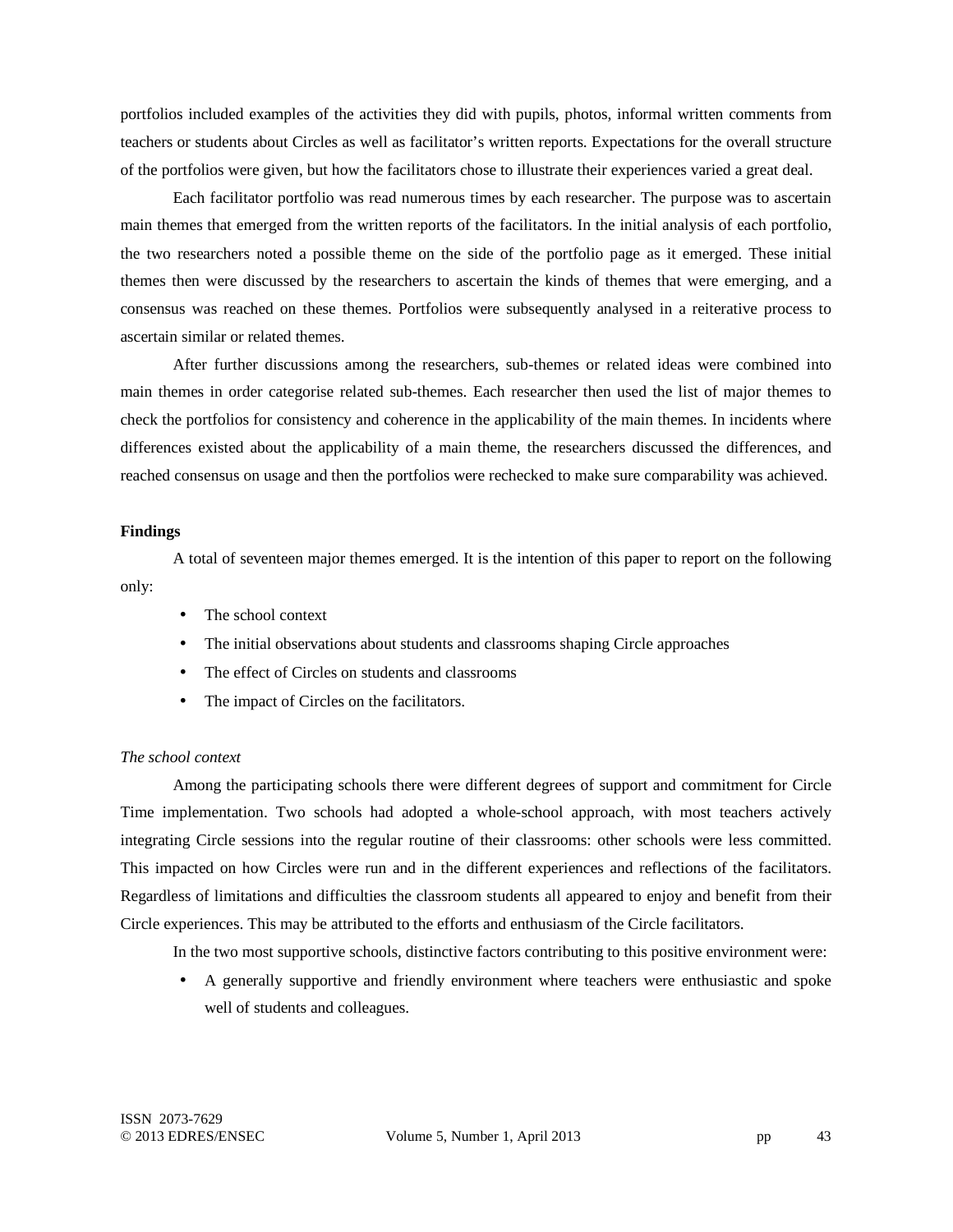- School values were prominently displayed on posters in the school corridors and classrooms. They were incorporated into operations such as the school bulletin, making it clear what parents could expect from the school.
- Values such as Respect, Learning and Responsibility were linked, where appropriate, to the themes in Circle sessions so children learned and practiced the values and ethos the school was promoting.
- Circle facilitators were given tasks beyond running sessions that contributed to the whole school sustaining an interest in Circle Time. In both schools, the facilitators were asked to develop resource kits that other teachers could use to run Circles in their classes. In one school, the facilitators were asked to talk with teachers and students about their experiences and views on Circles and to pass information on to the Vice Principal. In the other school, several teachers approached the Circle facilitators for suggestions or help in establishing Circles in their classrooms so the involvement of the facilitators expanded to other classrooms.

While certain elements of the above were present in other schools, the main difference was involving the whole school in the approach to Circles. School executives promoting Circles as a valuable input to the school was particularly important.

Four schools had mixed forms of support for Circles. Certain elements were in place such as executive support, but other things were lacking, so in reading the portfolios, the extent of support for this initiative was unclear. In one school, the two teachers trained in Circles were enthusiastic, but other teachers dismissed it as "an airy-fairy exercise". In another school, some staff thought Circles were okay for younger children, but that the older children would find it "childish and boring." In other instances, the executives were supportive of Circles, but in one case, the Principal hadn't briefed the entire staff nor prepared them for implementing Circles in the school. In another situation, Circle Time was confined to a few classrooms and there appeared to be little commitment beyond the enthusiasm of the trained teachers. Staff were unclear about the purpose, thinking Circle Time was an anti-bullying program or a form of therapeutic game. In these schools it was unclear how Circles would continue once the facilitators left.

In two schools, problems included the classroom teachers involved in Circles as well as other school staff. One school had attempted Circles but it had been discontinued. The two facilitators attributed this to a lack of staff motivation. In another instance, teachers "shouted" at the students during Circles, using the same authoritarian methods of control as during regular classroom sessions. In the other school, one teacher used Circle time to do other work.

In both these schools, the interaction of Circle teachers and school staff with the facilitators was minimal. In one school, the teacher didn't work with the facilitators to complete a needs analysis of her class, but left the planning up to them. Facilitators in one school were sent emails from the class teacher suggesting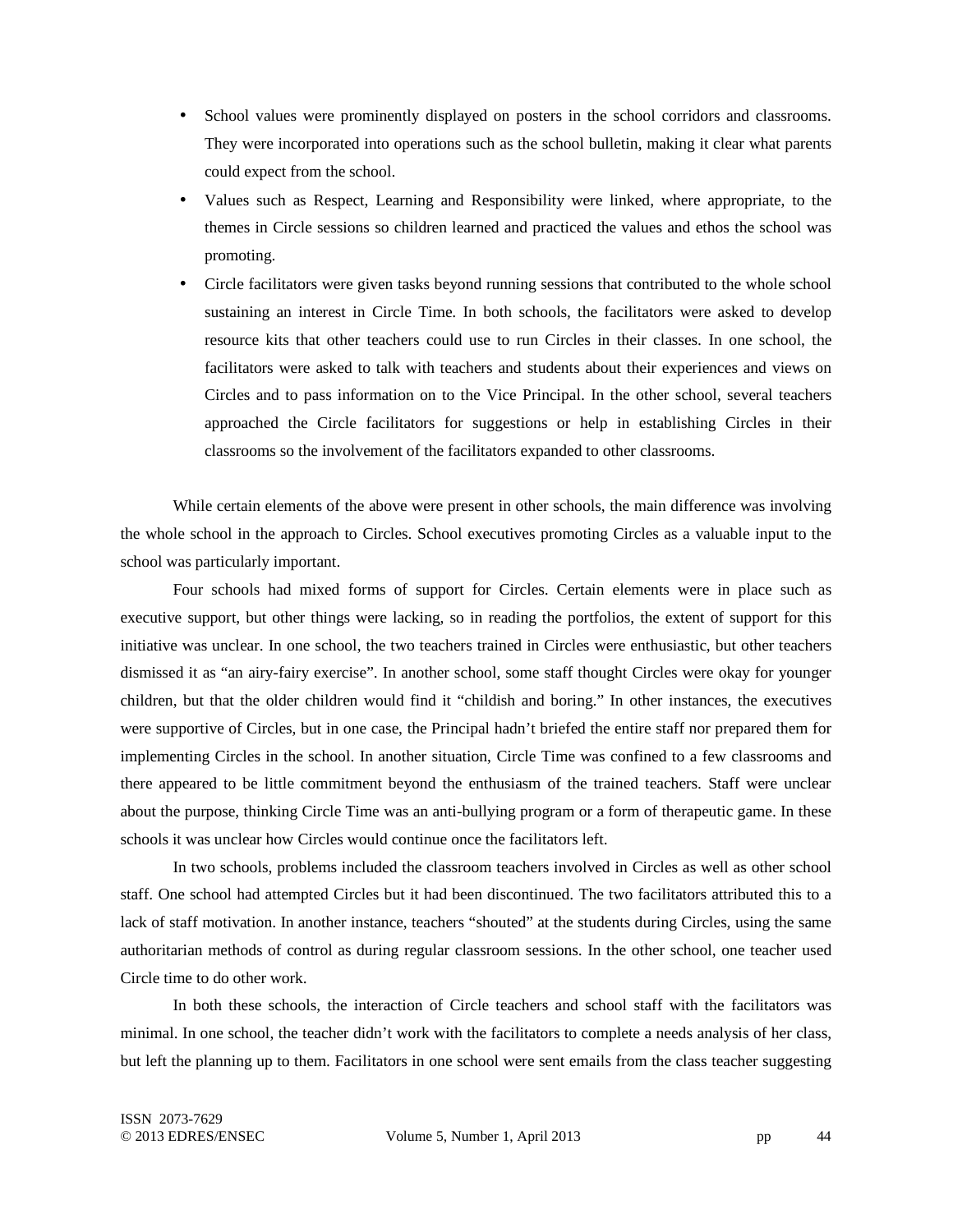that when the children are restless the facilitators should "point at the person talking so that they can reform". Also the facilitators should use more care in interacting with students especially X who is having "trouble relating to other children." Moreover, they shouldn't let the same children sit by them all the time, as "it isn't healthy for children." In the same email, the teacher asked the students to shorten their Circle sessions because "we have more work to get through this term", and could they please organize their sessions around themes of family and community as these would be addressed in the next term. The teacher also wanted to know how much longer they would be doing Circles.

While all of this appears reasonable, the effect on the facilitators was discouraging. There was no face-to-face communication with the teacher; they felt they were being told how to interact with students according to the teacher's ideas of discipline and not according to the Circle principles and the question about timing made them feel the teacher couldn't wait to get rid of them. This communication together with the teacher's lack of participation had such a negative effect on the facilitator she was no longer sure she wanted to work in education.

#### *Initial observations of students and classrooms shaping Circle approaches*

Facilitators spent their initial weeks in schools observing the classrooms where they would be leading the Circle sessions. They were asked to observe the interactions of students and, with the teacher, do a needs analysis in order to plan Circle sessions to address specific issues. A frequently cited problem was bullying, whether subtle or direct, and all schools wanted this addressed. Facilitators chose solution-focused activities that encompassed themes of belonging, or friendship in the younger classes, together with conflict resolution, awareness of others, and emotions in the upper classes. In one school, children identified continual namecalling, teasing and spreading of rumours, all of which caused hostility and unpleasant feelings.

Facilitators noticed that students tended to mix only with their own group and would avoid other students in their class, in games or in classroom activities. Often these groups were gender specific, and in many instances after Year 3, groups tended to be all male or all female with little or no cross-over activity between genders. Across the schools, children in some classrooms appeared aggressive and were unfriendly towards others; they seemed to lack the knowledge and skills needed to establish and maintain good relationships. They often engaged in put-downs of their classmates during lessons, were rude and talked over the teacher, and didn't pay attention. As one facilitator described her students: "Children knew little about their feelings and how to regulate emotions. They acted on impulse rather than logic, and lacked assertive skills. There were deficiencies in communication and little awareness of or relationships with others. Children lacked skills in relating to others."

Children in Kindergarten classes often seemed very shy and, while well behaved, were fidgety and restless. This was their first term, and many of the young students had yet to adjust to the routine and rules of school. The facilitators saw opportunities to encourage teamwork, cooperation, active listening and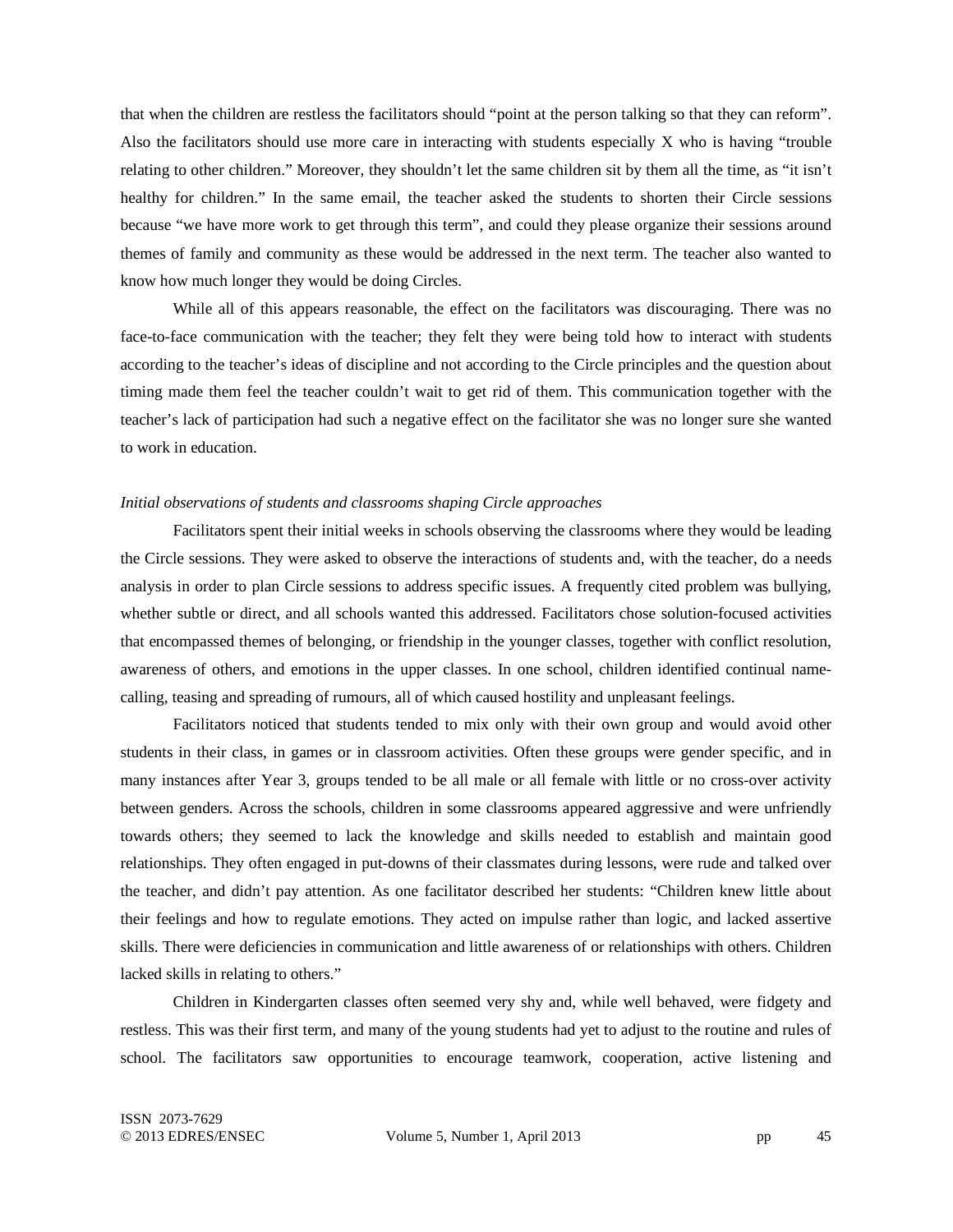consideration of others. In Year 1 and Year 2 classrooms, issues revolved around some disruptive behaviour. While most students tended to be well behaved and responsive, some laughed loudly and boisterously, engaged in put downs, and generally interrupted lessons. Students could leave classmates out of games during break time. In the classrooms, students didn't want to work with students outside their own group, and would make rude comments if assigned to someone else. Year 3 students were quite active, and some groups of boys were disruptive and troublesome. Some classrooms exhibited the behaviours noted above such as being unfriendly to others, standoffish, or unconcerned about the students who didn't fit in. Children with special needs were sometimes treated well by their fellow classmates, but in other situations were just ignored.

In addition to specific classroom needs, school Principals often had ideas of what needed to be done. For example, in one small school, the general interaction of students was often conflict prone and tended to carry over into negative classroom behaviour. The Principal wanted the facilitators to develop Circle sessions that would promote cooperation, connectedness, and positive social relationships among students.

*Activities to promote social and emotion literacy*: The facilitators were creative in designing sessions that would engage students on identified issues. Since Circles build on strengths and are a positively oriented pedagogy, activities featured upbeat, often serious, but never negative tasks for students. For example, to counteract bullying, some teams planned activities featuring cooperation and belonging, while others used a friendship tree to promote positive peer relationships.

The facilitators were aware of the need to adapt activities for the age level of their students. In Kindergarten classes, where children had a shorter attention span and were unfamiliar with school routines, activities had to be simple and quick so the children didn't become bored and restless. The different 'talking sticks' passed to each child as they had their turn in the Circle were helpful. For older students successful activities included mix-ups - where students had to find another student with the same colour pencil, pair share - discussing a topic or do tasks together-, statement completions, silent statements, and role plays. Sessions on friendship were helpful to counter bullying, and activities such as acrostic poems of the word 'friend' or social bingo, where people find out about each other and what they have in common. In other schools, listening and communication skills needed attention and the facilitators found group games with a discussion worked best. Activities included Chinese whispers, charades, social bingo and 'guess the leader.'

#### *The effect of Circles on students and classrooms*

With few exceptions, all facilitators had positive experiences with Circles. Factors influencing their degree of satisfaction were the involvement and support of the teacher; teamwork and support from other facilitators, their own confidence and ability to model wanted behaviour and their patience and insistence that the Circle guidelines be followed. A major factor contributing to the success of Circles was the regular and patient implementation of the Circle guidelines. While each session begins with an overview of these, repetition during the session, especially that "everyone has a turn and everyone listens while others have their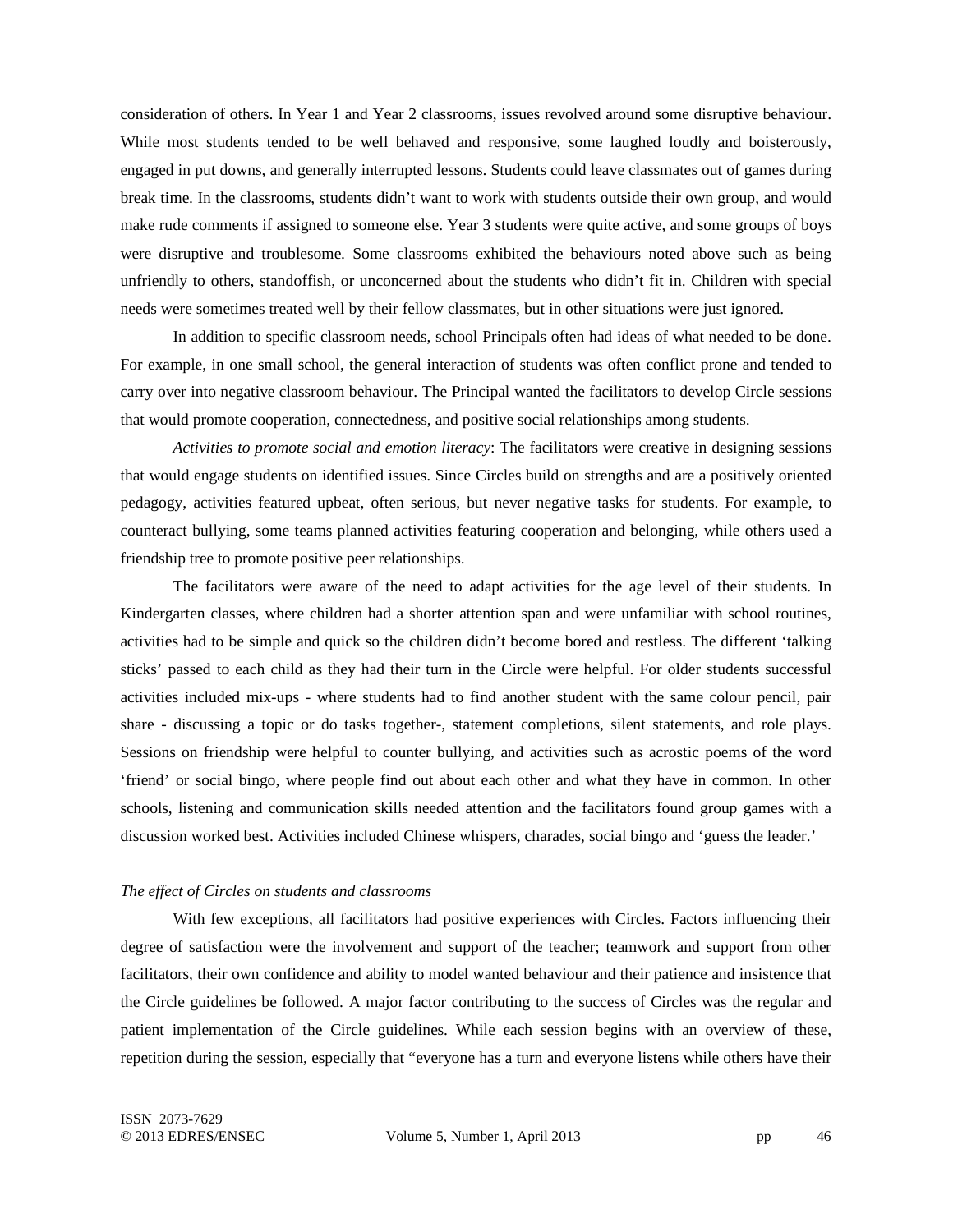turn", when students were noisy or not paying attention was effective. Repeating the guidelines, rhythmic clapping or simply waiting until students were ready, encouraged patience among the facilitators and an appreciation of strategies that were not based on negative responses such as calling students by name; shaming or disciplining misbehaviour, or excluding students. The Circle principles create an atmosphere where pupils feel safe and comfortable. As one young student said, "I like Circle Time because you can say what you want to say." One facilitator commented: "In classrooms where the effort was made to link Circle Time elements to school values, the students saw the connection between what they learned in Circle Time and its relevance to the larger school community."

Change noticed by facilitators among all their students was their increasing participation in Circles as the sessions progressed. This mirrors earlier research (Lown, 2002). In the beginning, students were shy to speak and the right to 'pass' was widely chosen. As students became more comfortable with Circles they responded with longer sentences during various activities; they added their own rules to the Circle guidelines; and in some cases, interrupted the sessions if they thought others were not following the guidelines. Student behaviour towards others improved as well: they were more willing to work together; there was more mixing across friendship and gender groups, and more attention and concern paid to other students. For example, rather than use put-downs or rude noises in response to a student's comments, students began to listen more carefully and give positive feedback such as "that's a good idea*"*. While this first occurred mainly within the context of Circles, over the course of the three months in which sessions were held, these kinds of behaviours increasingly generalised into the classroom environment.

Two facilitators were pleased when their classroom teacher told them that for the first time in her teaching career her students were silently sitting and waiting for her to take up the regular classes after the Circle. Other teachers let the facilitators know that they could see progress amongst their students, as they were more willing to ask questions if they didn't understand directions, they listened better and were supportive of each other, and their general courtesy improved. Some teachers noted children being more able to speak out, communicate more clearly, and feel more confident in participating in classroom activities. Teachers also noted that the class atmosphere had changed to a much warmer and caring environment.

Teachers also reported that a particular pupil's schoolwork had improved because of Circles. Another student was extremely shy and hesitant to speak at all. Over the course of the semester (10 weeks) these students both improved their participation in Circles and also began to participate in classroom lessons. In some classrooms it was noted that students who spoke the most in the beginning of Circles modulated their participation over time and became quieter and more observant. Other changes noticed by classroom teachers, the facilitators and even other staff in the schools was that teasing and name-calling between children on the playground significantly reduced. Two children who used to call each other names told their facilitators that: "Circle Time taught us that calling each other nasty names isn't a nice thing. It hurts people's feelings. So we decided to stop and be good friends. It's a nice feeling to be caring and kind."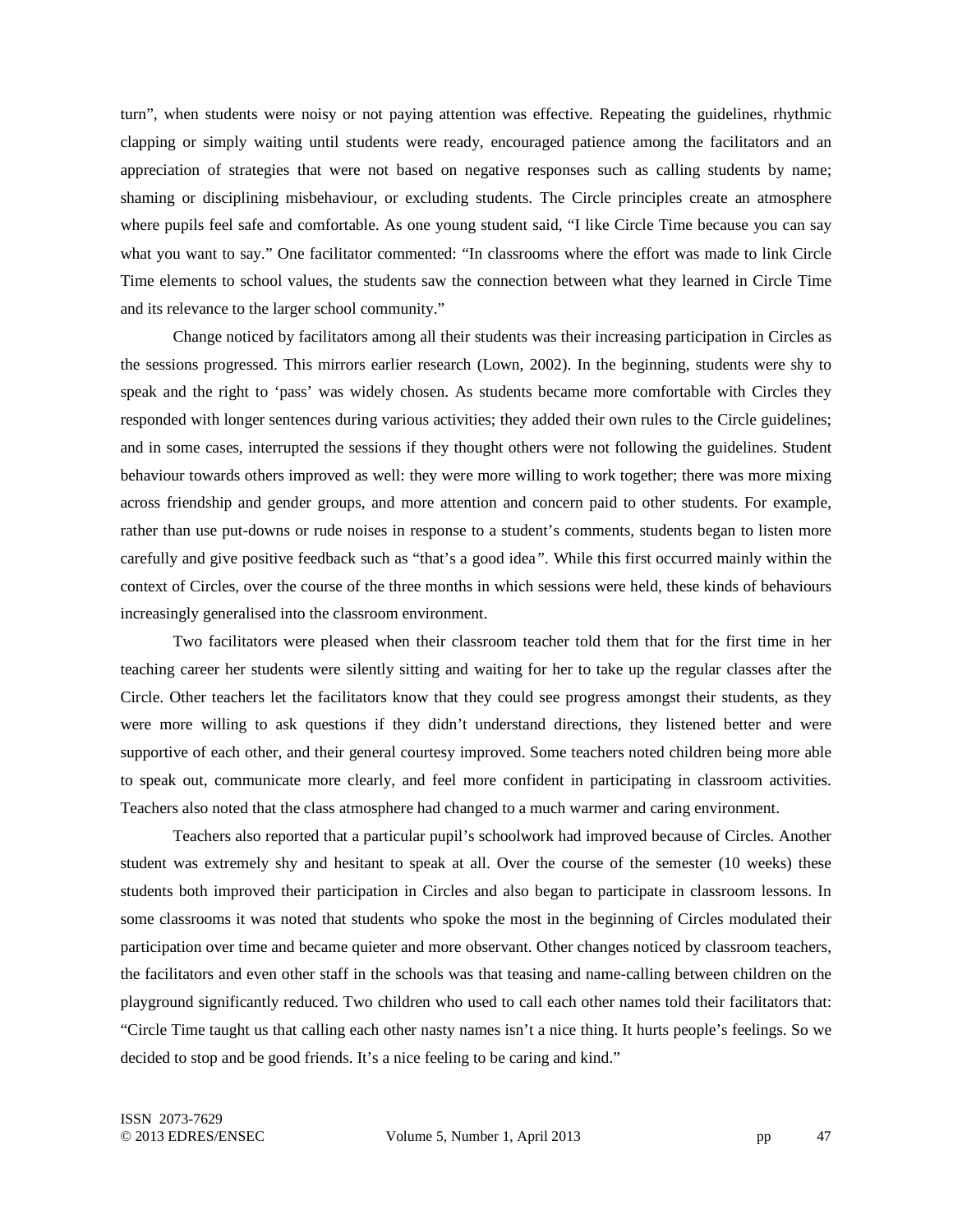School students' comments were overwhelmingly positive. For example:

- *Circle Time is about learning and cooperating*
- *Everyone is smiling, happy, caring, free, reliable and nice*
- *Circle Time is about good education. It teaches us how to behave and respect each other and to have good friends*
- *Circle Time is good communication. It teaches us teamwork*
- *I like knowing about other people more*
- *I like and enjoy Circle Time because the 3 Golden rules we have to use all the time helps the school to be respectful and helps us to not put people down only just to put people up. Also we can make friends and know each other better*
- • *I love Circle Time because I learn more and I trust more*

In the two schools where least support was given, one facilitator thought that: *"*nothing was put in place that helped address social and emotional learning prior to us entering the school." Teachers in the classes to which these two students were assigned thought Circle Time was simply an 'anti-bullying program.' One factor in determining the outcome for this school was that the facilitators only worked with one class each, Year 3 and Year 4, and sessions were held only once a week. The teachers in both classes were thought to be generally 'uninterested' and did not participate in the Circle sessions. They made little effort to 'encourage the principals of Circles in other areas of the classroom.'

These two facilitators did not see much change in their classrooms, and only minimal changes in their students. While some changes were noticed during Circle sessions such as in belonging, friendship, cooperation and connection, these behaviours only lasted a few days and then the pupils reverted back to their old behaviour. Both facilitators thought the lack of interest on the part of the teachers, and the fact they didn't seem to value what the facilitators or Circles had to offer, contributed to the lack of progress among the students. The facilitators thought that with more consistent effort and continuing Circle sessions, the students would make more progress. All pupils, however, enjoyed Circles and were always very excited when it was time for a session. While they were enthusiastic and cooperated during the Circle, the children didn't seem to make connections between what was done in Circles and how it related to them or their classmates.

In the second unsupportive school, the experience of the facilitators was much the same. The facilitators worked in two classes, a Kindergarten class and a Year 5 class. Neither teacher participated in any of the Circle sessions in their classrooms. One teacher watched and monitored the sessions, but would rarely participate herself. Again, the students themselves seemed to enjoy and benefit from the Circle sessions. As one facilitator wrote: "It was remarkable (word changed) to see the children that I had been working with since March working together as a team and creating friendships and bonds … No longer were they being disruptive and not talking to one another …" The other facilitator noted that one teacher said she had noticed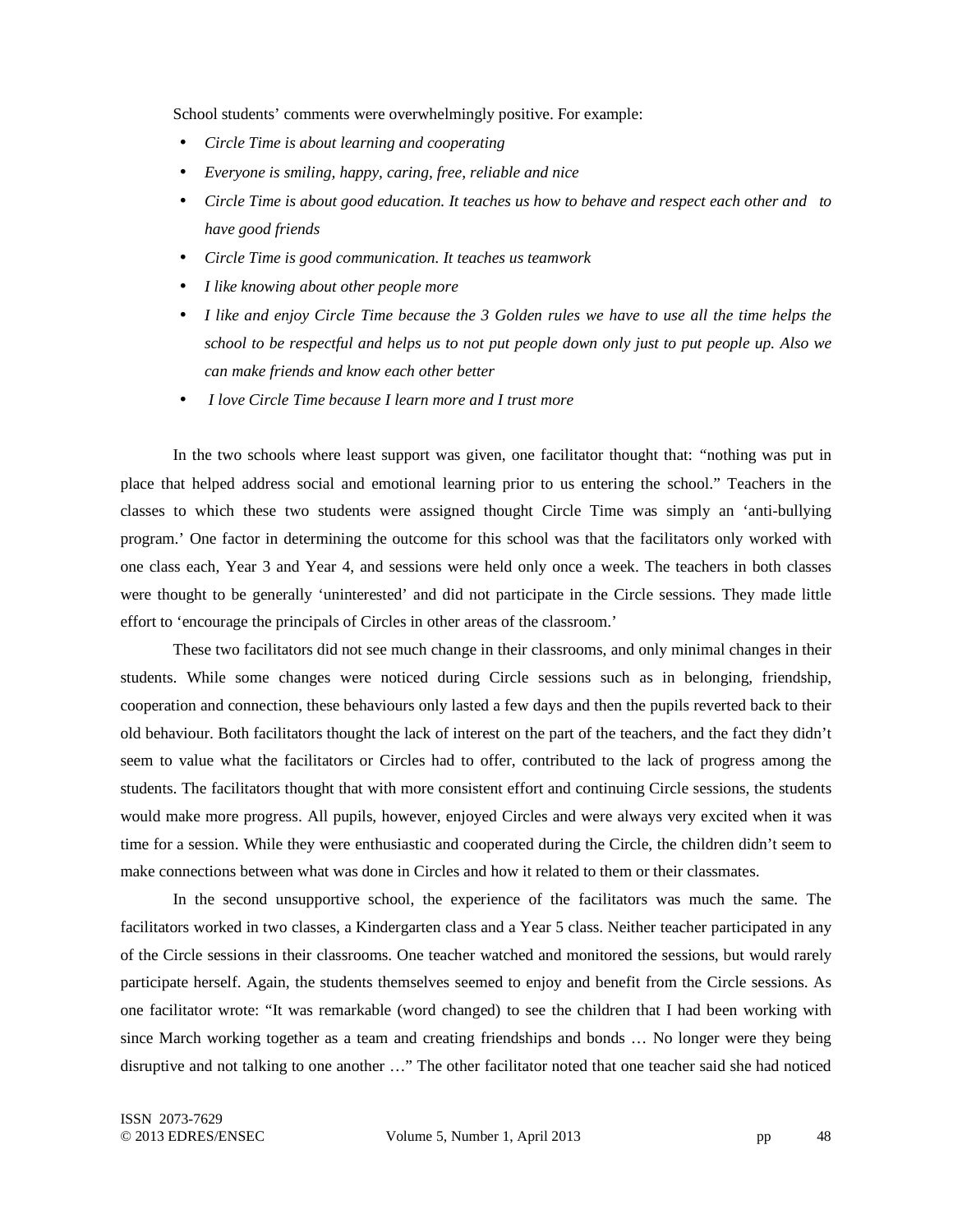how much her class enjoys the Circle sessions, and she could see that students who required some extra attention and confidence were benefiting. She also said that the two facilitators had built up a strong trust with the pupils, who were "getting a lot out of the respect the facilitators were showing them." In spite of these comments, however, this teacher remained aloof from participating and made little effort to integrate the learning from Circles into her general classroom. The other teacher at this school said that she noticed how much her students enjoyed Circles but had little else to offer by way of suggestions or input to the facilitator's efforts. *"*She is usually unenthused about the session and tends to carry on with her own work while we run it." Communication with other staff in both schools was also difficult, and the facilitators often felt generally unsupported.

The school context in both schools influenced the implementation and success of Circle Time. In one school in particular, it was common practice for teachers to yell at Kindergarten, Year 1 and Year 2 students during assemblies; and at least one teacher in the upper classes felt her students were 'being bullied by other teachers in the playground.' One Circle Time teacher organized to have a Circle suggestion box for her Year 5 students. This was helpful to the facilitators as it provided feedback about how the students liked Circles as it made students feel 'good and important." Additionally, their comments indicated that many students were bullied, or were bullies themselves, and that still other students lacked the social skills for communicating with teachers or other students. These comments became a strong motivator for these facilitators to make their Circle sessions as successful as possible.

#### *The impact of Circles on the facilitators*

As reflection is a critically important aspect of service-learning, it was instructive to see how experiences with Circles carried over into the facilitator's awareness of what they had learned.

*The role of teachers and facilitators:* Facilitators had universal agreement on the importance of teachers and facilitators in making Circles a success. Where teachers were positive and enthusiastic, the results in the classroom were readily apparent. The general feeling was best expressed by one facilitator who wrote: "For Circle Time to be effective, facilitators must have positive and professional regard in all aspects of their classroom engagement. I need to be able to evaluate my own emotional literacy and the inter- and intra-personal skills needed such as empathy, listening, attention, and praise when implementing Circle Time within the classroom."

Other facilitators thought the experience gave them insight into what working in a school environment is like, and the opportunity to *"*practice professionalism and positive qualities*"*. Another facilitator cited the need for consistency when implementing Circles in classrooms, and thought it should be generalised to the usual teaching setting. Still other facilitators mentioned the skills they thought they developed during the process of being in the classrooms: forbearance, optimism, patience, flexibility, reliability and uprightness. For a number of them, the experience of not knowing about Circle Time in the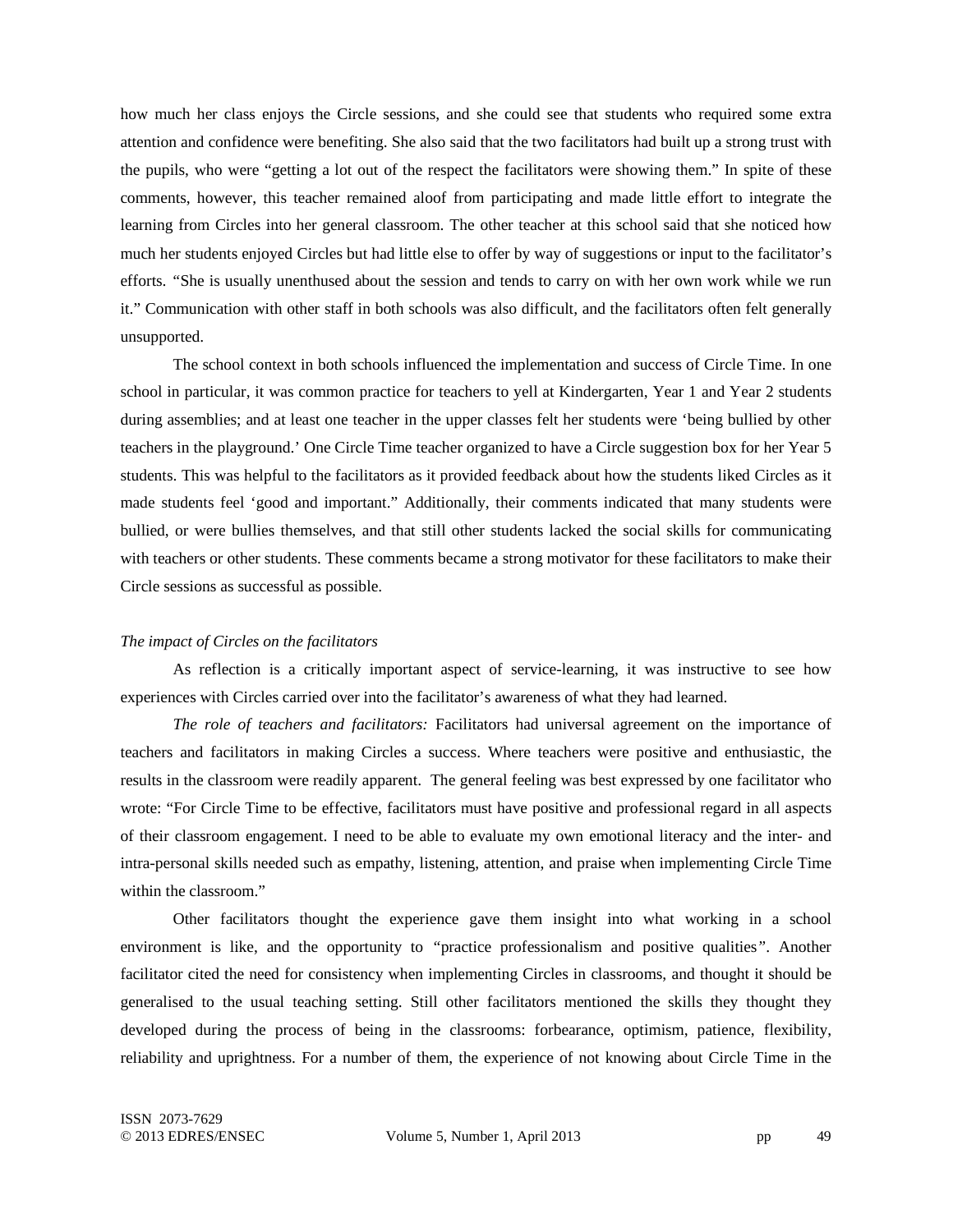beginning, but learning about it, applying it successfully in different classrooms, and seeing the outcomes with students was a 'huge reward'; often unanticipated and therefore doubly meaningful. All of the facilitators appreciated the teamwork involved and even if they were assigned individual classrooms, they valued the presence of their co-facilitator at the school to help out. Working together in finding resources, planning and implementing sessions, provided facilitators with opportunities to work on intra-personal skills. Whatever difficulties may have arisen, these never led to negative comments about teammates.

*Personal and professional skills learned*: Being involved with Circles provided facilitators with insight into themselves, their abilities, and interests. Many wanted to become teachers, and this experience provided them with useful insight into the skills and abilities they would need. People thought they had become more confident, more knowledgeable about children and how to handle them, more comfortable with being firm as opposed to negative. Other facilitators became aware of the shortcomings of authoritarian methods of command and punishment, and thought guidance and control worked well with their students during Circles. Many of them saw the effects of teachers naming and blaming children and the negative effect it had on the students and the Circle. At least one team of facilitators had an experience with a teacher in which the power relations made them feel that "our issues weren't addressed and pushed aside".

Almost all of the participants mentioned their personal learning while being involved in teaching social and emotional skills to others. One mentioned that Circle Time had: "changed my attitude to teaching and to life," and another: "I've become more positive toward others, and will try to incorporate emotional literacy in my teaching." Another facilitator noted being: "more honest and open in conversations with family, friends, and work colleagues." Two or three of the facilitators ran impromptu Circle sessions with their family and friends, as they realized that almost everybody could benefit from increased emotional literacy. For one facilitator, Circles helped her: *"work on acceptance, patience, and becoming a better listener."* Circles had improved the relationships in which numerous facilitators were involved, and it was commonly stated that they had personally improved their own emotional literacy.

*Insight into the nature of children and their needs: Regardless of whether or not facilitators planned* on becoming teachers, all felt they had learned substantively about the nature of children and their needs. Some became conscious of the vulnerability of children and how often this appeared to be overlooked. For others, the realization that how children feel about themselves impacts how they learn was revealing. Several became aware of how critically important schools are in promoting social and emotional literacy as an offset to difficult or insecure family settings and weakened community structures. In one portfolio, a facilitator wrote: "Children have given me the insight not to take things for granted, not to expect children to just deal with issues, because they don't know how." There was a general feeling that Circles had a powerful and positive effect on children, and "can teach them the skills and knowledge they need to have a happy life." Another facilitator wrote that: "children who feel a sense of belonging and acceptance are much happier children who develop into happy controlled adults."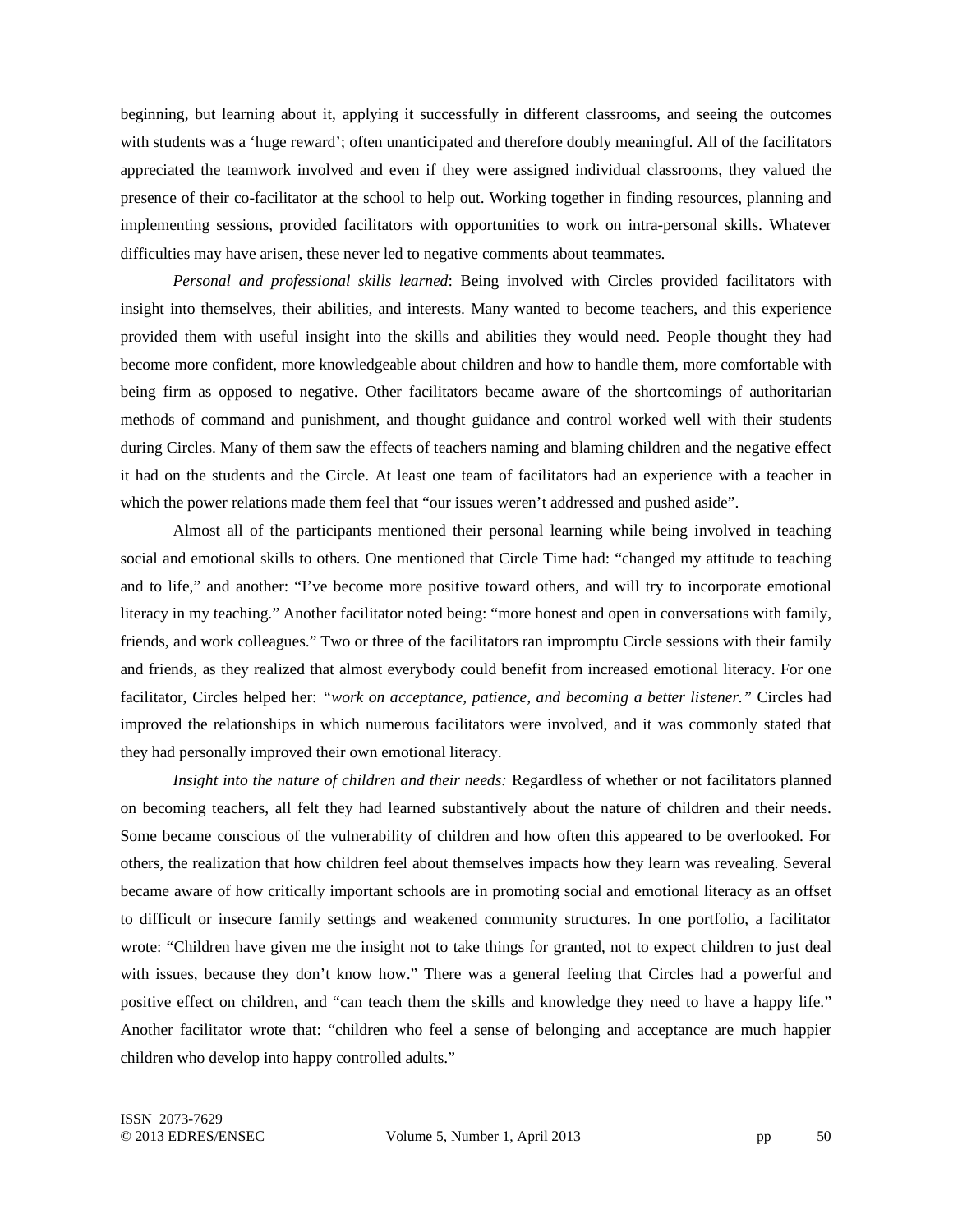Many facilitators mentioned the value of Circles as a useful, enjoyable and effective pedagogy. They were aware of the difference Circles made to children over time, and for many facilitators their initial doubts about the effectiveness of Circle Time rapidly disappeared. Circle Time was credited with changing attitudes about being a teacher, and with "being persistent and believing in what I'm doing." Numerous facilitators wrote of becoming more confident in interacting with children, in being in classrooms, of developing personal skills in organization, planning and implementing activities. "I understand the value of social and emotional development of children and the effects this has on their wellbeing," a facilitator wrote, as she observed the positive changes in her classroom. Another person noted that: "We must model and foster good communication, acceptance, belonging and healthy relationships in order to carefully guide the emotional wellbeing of our students."

For other facilitators, a challenge was that of *"*not underestimating children's abilities," while at the same time planning activities appropriate for their age level. In a few cases, facilitators assigned classes of mixed-ability students below grade-level found it particularly difficult to plan activities for them. In other situations, challenges were to get children to listen, pay attention and bring order to a room without shouting or calling children by name, and to *"*become more sensitive to situations and how to prevent disruption from becoming a crisis."

#### **Conclusion**

The Hunter Institute for Mental Health distribute a publication entitled Education Connect which promotes understanding of social and emotional learning for pre-service teachers and their educators (www.responseability.org/site/index.cfm?display=134504). This study supports their rationale. All facilitators who planned to teach saw social and emotional literacy as important in their future classrooms. They came away from their experiences deeply impressed with the effectiveness of Circles in helping students be aware of their own emotions and those of others; to feel comfortable and safe in environments that are supportive and caring, and the importance of caring and enthusiastic teachers to make this happen. Given that none of these facilitators had any experience in classrooms before this LCS module, it is clear that they gained important insights into the nature of teaching and the relevance of emotional literacy to academic learning.

This study supports and extends earlier research findings on factors affecting the implementation of social and emotional learning and adds to this by highlighting the impact on pre-service teachers, their understanding of the need for SEL in classrooms and how they might use the Circle pedagogy to promote this. Implementation factors appeared to include the beliefs of teachers about their role and their view of the relevance of relationship development in the classroom. This was often embedded in whole school culture. The study is limited in that it reports indirectly the impact on pupils and does not provide any measurement of changes. A more extensive evaluation of Circle Solutions would be valuable in adding to the literature on individual differences, whole school intervention and sustainability of impact.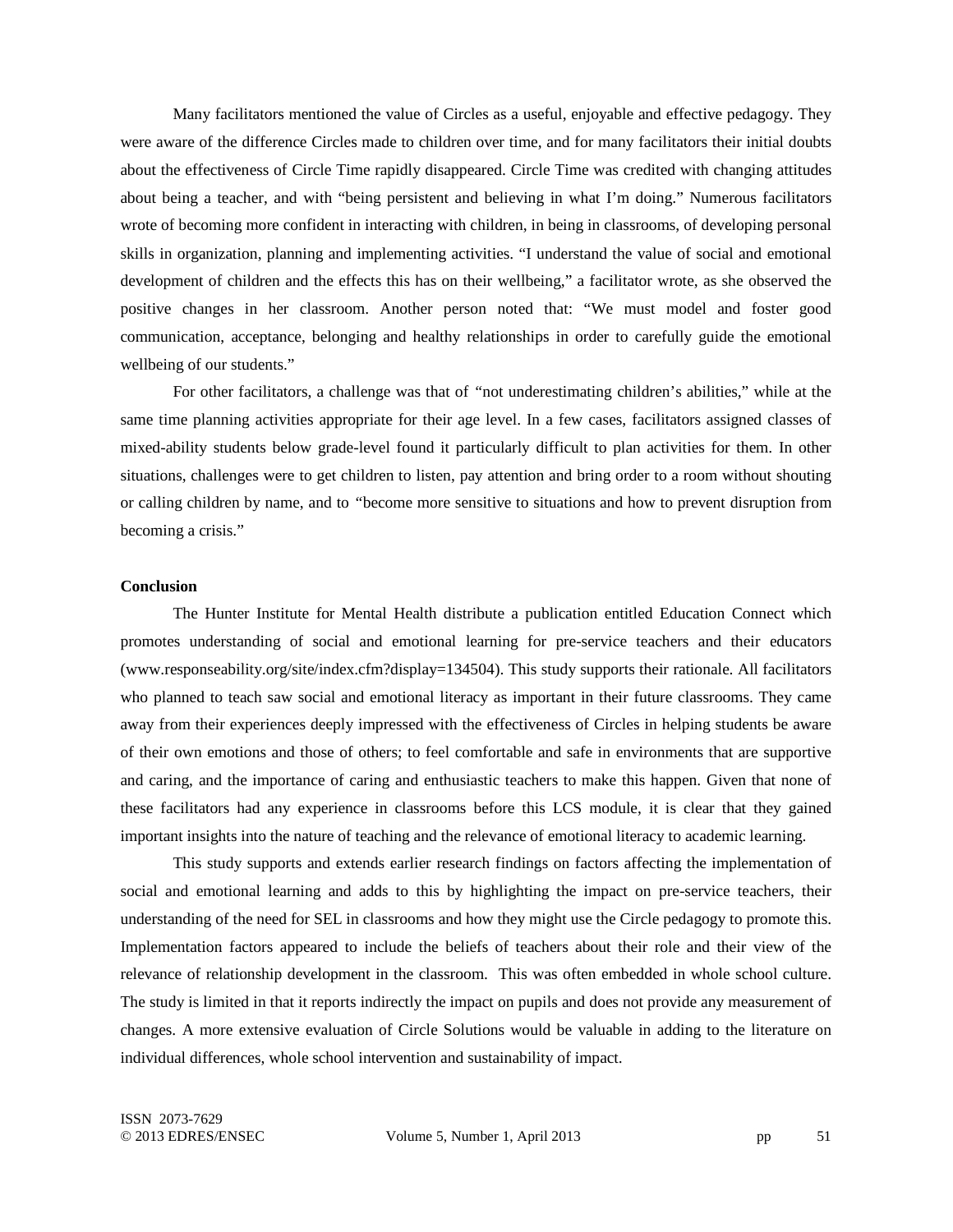SEL programs that are most effective focus on the acquisition of positive attitudes, values and behaviour as well as emphasise the development of skills (Catalano et al, 2002). Successful interventions ensure that students know what these skills are and provide opportunities for regular practice, especially in real life situations. This means that the teacher who is with the children every day negotiating these situations must be an integral part of the whole process, not only for generalising values and skills but also for developing their own understanding of what the children are learning.

The culture of the whole school determines the conversations that underpin whether social and emotional dynamics, wellbeing and learning are taken seriously and whether value is given to active intervention. The 'soft' systems of the classroom, especially the quality of relationships, may need to be repositioned as core business, not only for the quality of the learning environment but for the future resilience and relationships of all who participate in such learning. Schools focused on preparing students as socially and emotionally adept learners must undertake to transform their educational environments in ways that embed these forms of learning into the fabric of their educational endeavours. This requires that schools be perceived by both students and teachers as places of safety, where they are valued and respected, and where they can express who they are (Roffey, 2010; 2012b).

Murray (2004) looks at what is needed to make schools resilient and promote wellbeing in Australia. Amongst other things she talks about respectful relationships, valuing each other, identifying and celebrating success, building on strengths and attending to the important elements of change without adding to teacher workload. She says we need to build resilience into what is happening every day in our schools, not just in specified program times. The effectiveness of Circles depends on the context in which they are embedded but the process itself can itself become a significant contributor to the development of an emotionally literate and resilient environment.

## **Acknowledgments**

We would like to thank the NSW Department of Education and Training for sponsoring this research and the UWS students who participated with such enthusiasm.

## **References**

- Bird, K. A., & Sultmann, W. F. (2010). Social and Emotional Learning: Reporting a system approach to developing relationships, nurturing wellbeing and invigorating learning. *Educational and Child Psychology, 27*(1), 143-155.
- Catalano, R. F., Berglund, M. L., Ryan, J. A. M., Lonczak, H. S., & Hawkins, J. D. (2002). Positive youth development in the United States: Research findings on evaluations of positive youth development programs. *Prevention & Treatment, 5*, Article 15.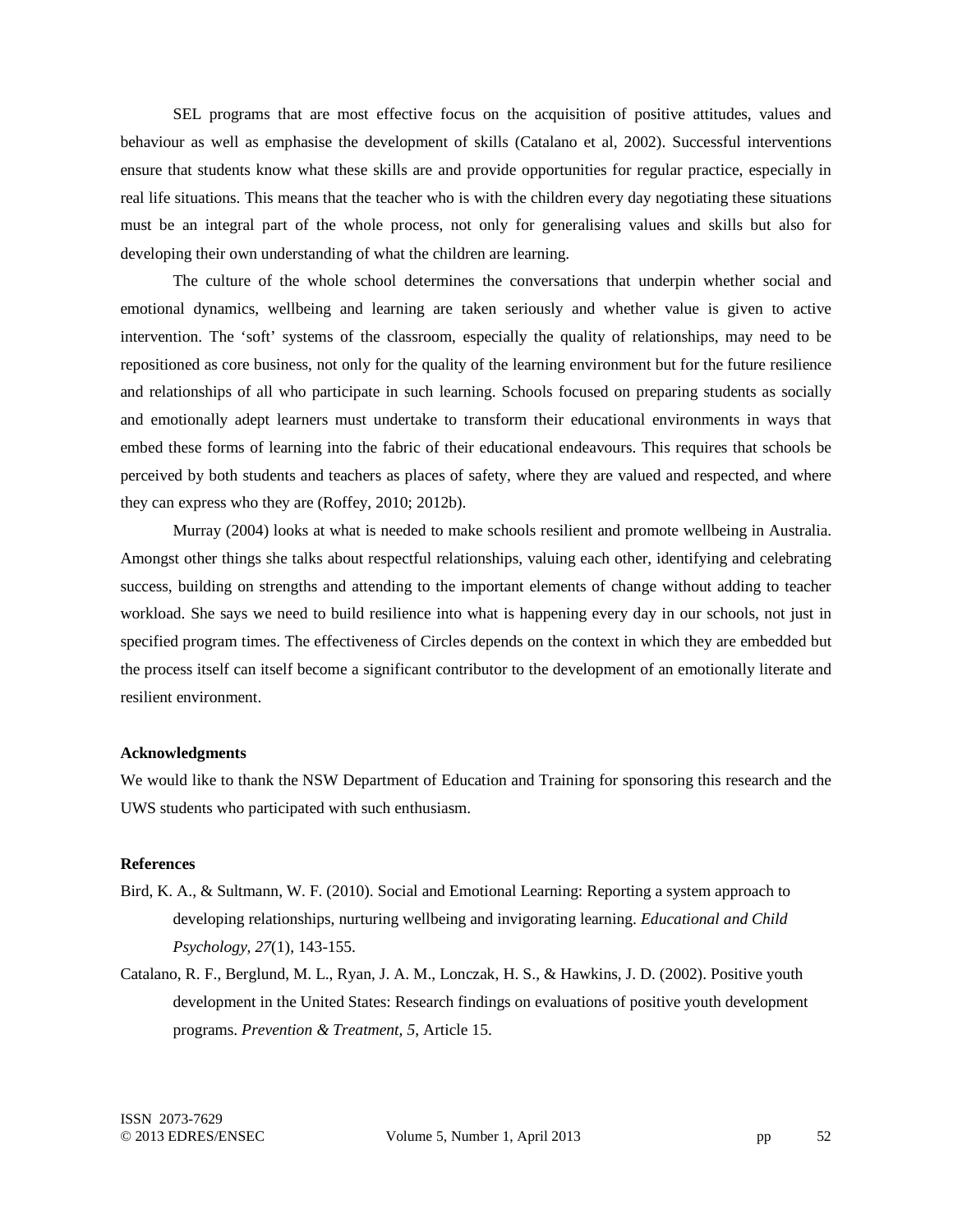- Cohen, J. (2006). Social, emotional, ethical, and academic education: creating a climate for learning, participation in democracy, and wellbeing. *Harvard Educational Review, 76*(2), 201-237.
- Craig, C. (2007). *The potential dangers of a systematic, explicit approach to teaching social and emotional skills*. Centre for Confidence and Wellbeing. Retrieved on  $27<sup>th</sup>$  March 2013 from: http://www.centreforconfidence.co.uk/docs/SEALsummary.pdf
- Cross, D., Hall, M., Roberts, C., & Young, D. (2003). *Bullying Prevention Skills for Primary School Children: An Intervention Trial.* Perth: The Western Australian Health Promotion Foundations.
- Delors, J. (1996). *Learning: The Treasure Within.* Paris: International Commission on Education for the Twenty First Century, UNESCO.
- Durlak, J. A., & Dupre, E. P. (2008). Implementation matters: A review of research on the influence of implementation on program outcomes and the factors affecting implementation. *American Journal of Community Psychology, 41*, 327–350.
- Durlak, J. A., Dymnicki, A. B., Shellinger, K. B., Taylor, R. D., & Weissberg, R. P. (2011). The impact of enhancing students' social and emotional learning: A meta-analysis of school-based universal interventions. *Child Development, 82*(1), 405–432.
- Eccleson, K. (2007). Resisting images of the 'diminished self': the implications of emotional wellbeing and emotional engagement in education policy. *Journal of Education Policy, 22*(4), 455–470.
- Elias, M. J. (1997). 'The missing piece': Making the case for greater attention to social and emotional learning. *Education Week, 17*(5), 36-47.
- Elias, M. J., Zins, J. E., Weissberg, R. P., Frey, K. S., Greenberg, M. T., Haynes, N. M., Kessler, R., Schwab-Stone, M. E., & Shriver, T. P. (2006). *Promoting social and emotional learning: Guidelines for Educations*. Alexandria, VA: Association for Supervision and Curriculum Development.
- Frederickson, N. (1991). Children can be so cruel: Helping the rejected child. In: G. Lindsay & A. Miller (eds) *Psychological Services for Primary schools*. Harlow, UK: Longman.
- Greenberg, M. T., Weissberg, R. P., Utne O'Brien, M., Zins, J. E., Fredericks, L., Resnik, H., & Elias, M. J. (2003). Enhancing school-based prevention and youth development through co-ordinated social, emotional and academic learning. *American Psychologist, 58*(6-7), 466-474.
- Grumet, M.R. (2006). Where does the world go when schooling is about schooling? *Journal of Curriculum Theorising, 22*(3), 47-54.
- Hattie, J. (2009). *Visible Learning: A synthesis of over 800 meta-analyses relating to achievement.* London and New York: Routledge.
- Horsch, P., Chen, J., & Wagner, S. (2002). The responsive classroom approach: A caring, respectful school environment as a context for development*. Education and Urban Society, 34*(3), 365-383.

Lincoln, Y.S., & Guba, E.G. (1985) *Naturalistic Inquiry.* Newbury Park, CA: SAGE.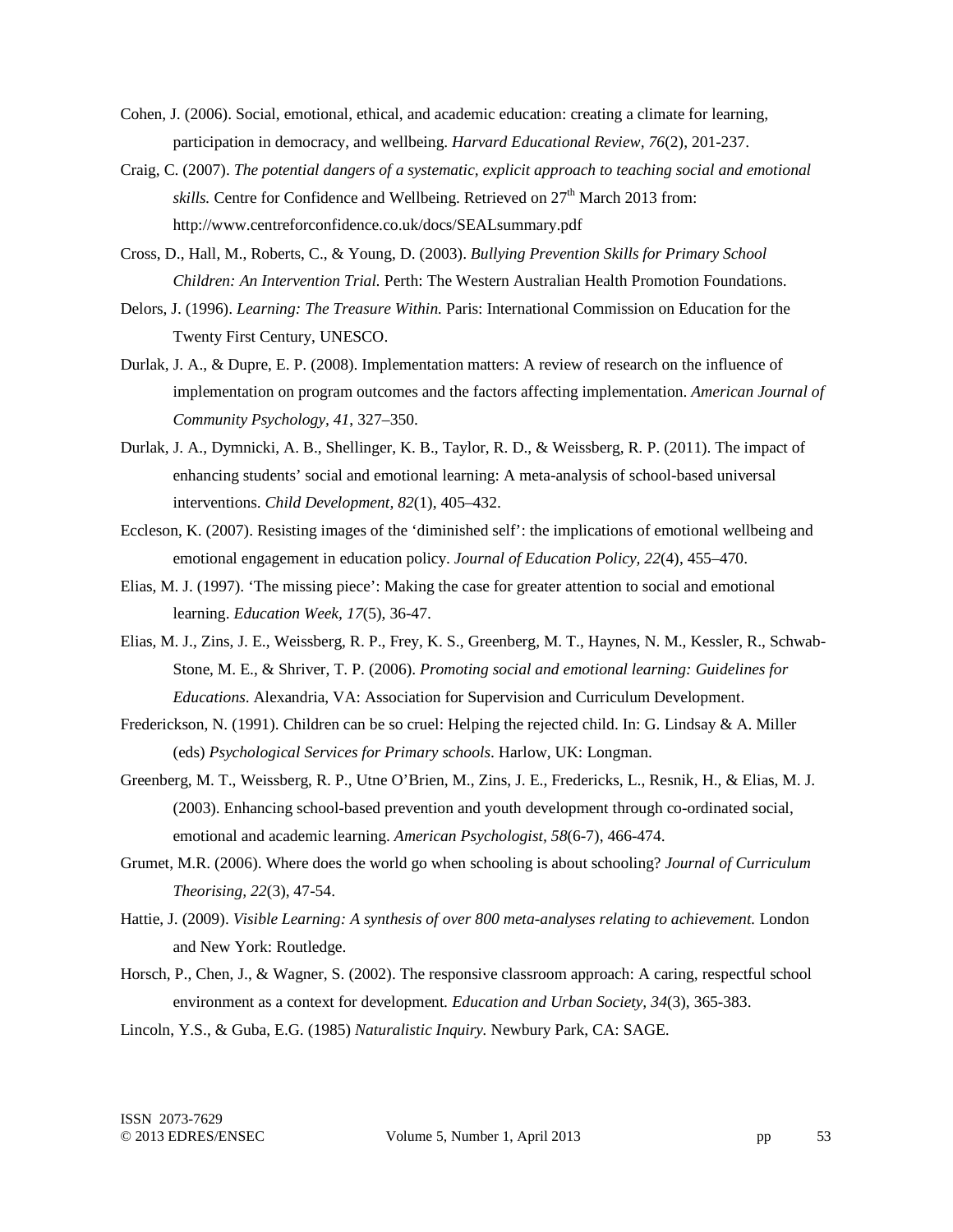- Lown, J. (2002). Circle Time: The perceptions of teachers and pupils. *Educational Psychology in Practice, 18*(2), 93-102.
- McCarthy, F. E. (2009). *Circle Time Solutions: Creating Caring School Communities: An Analysis of a Learning through Community Service Initiative Supporting Circle Time in Eight Primary Schools in Greater Western Sydney*. Sydney: NSW Department of Education and Training.
- McCarthy, F. E., & Vickers, M. H. (2008). Digital natives, dropouts and refugees: Educational challenges for innovative cities. *Innovation: Management, Policy & Practice, 10*(2-3), 257-268.
- Miller, D. J., & Moran, T. (2006). Positive self-worth is not enough: some implications of a two dimensional model of self-esteem for primary teaching. *Improving Schools, 9*(1), 7-16.

Mosley, J. (1996). *Quality Circle Time*. Cambridge: LDA.

- Murray, J. (2004). Making Sense of Resilience A Useful Step on the Road to Creating and Maintaining Resilient Students and School Communities. *The Australian Guidance and Counselling Journal, 14*(1), 1-15*.*
- Noble, T., McGrath, H., Roffey, S., & Rowling, L. (2008). *A scoping study on student wellbeing.* Canberra, ACT, Australia: Department of Education, Employment & Workplace Relations.
- Osterman, K. F. (2000). Students' need for belonging in the school community. *Review of Educational Research, 70*(3), 323–367.
- Payton, J. W., Wardlaw, D. M., Graczyk, P. A., Bloodworth, M. R., Tompsett, C. J., & Weissberg, R. P. (2000). Social and emotional learning: a framework for promoting mental health and reducing risk behaviors in children and youth. *Journal of School Health, 70*(5), 179-185.
- Roffey, S. (2010). Content and context for learning relationships: A cohesive framework for individual and whole school development. *Educational and Child Psychology, 27*(1), 156-167.
- Roffey, S. (2011). *Changing Behaviour in Schools: Promoting Positive Relationships and Wellbeing*. London: Sage Publications.
- Roffey, S. (2012a). Developing positive relationships in schools. In S. Roffey (Ed.), *Positive Relationships: Evidence Based Practice Across the World*. Dordrecht, Netherlands: Springer.
- Roffey, S. (2012b). Student wellbeing: teacher wellbeing: Two sides of the same coin. *Educational and Child Psychology, 29*(4), 8 -17.
- Roland, E., & Galloway, D. (2002). Classroom Influences on bullying. *Educational Research, 44,* 299-312.
- Salovey, P., & Sluyter, D. J. (Eds.). (2002). *Emotional Development and Emotional Intelligence: Educational Implications.* New York: Basic Books.
- Slee, P. T., Lawson M. J., Russell, A., Askell-Williams, H., Dix, K. L., Owens, L., Skrzypiec, G., & Spears, B. (2009). *KidsMatter Primary Evaluation Final Report.* Adelaide: Centre for Analysis of Educational Futures, Flinders University of South Australia.